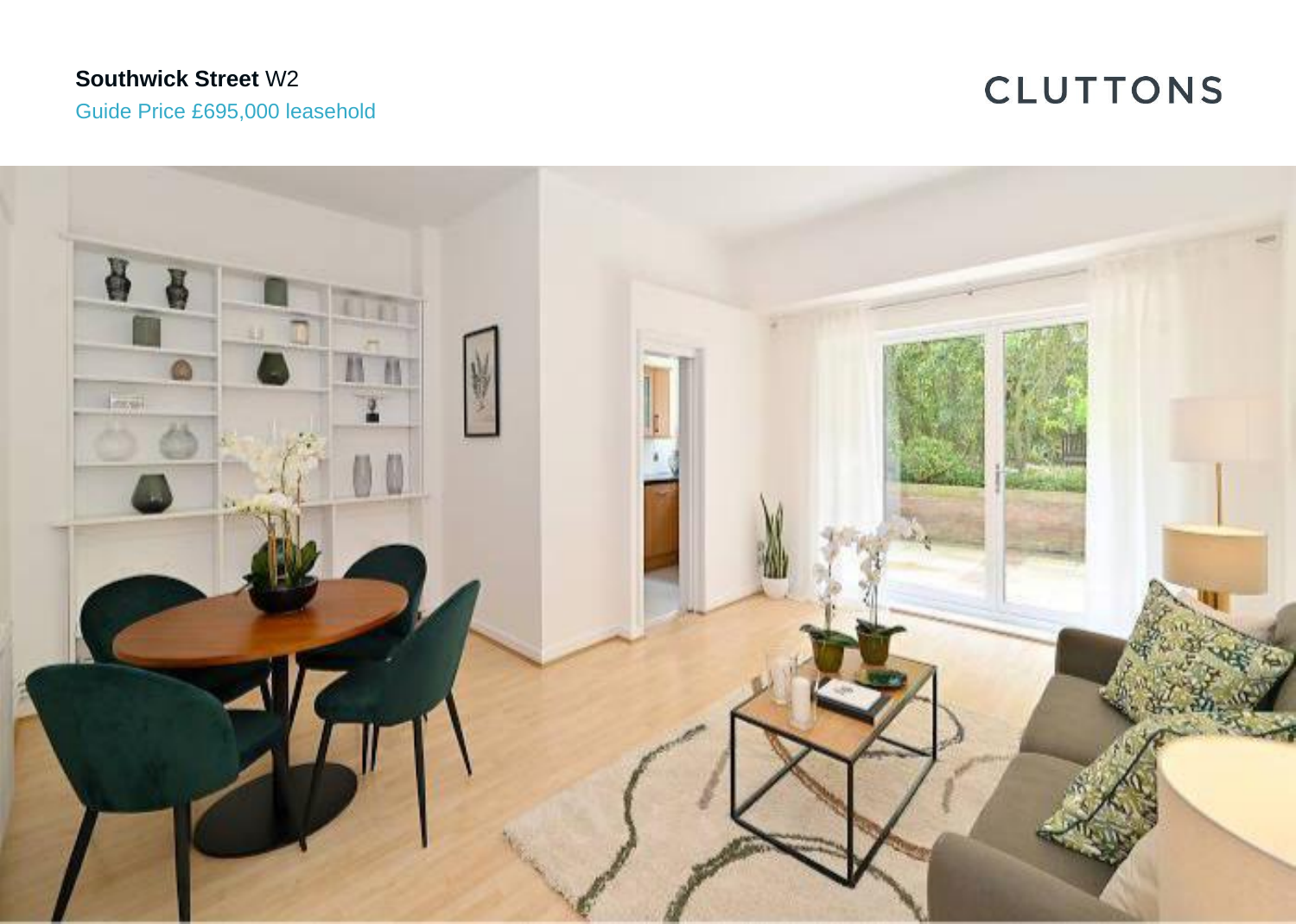

**A beautifully presented one bedroom apartment in the heart of Hyde Park W2.**

A beautifully presented unique and spacious one bedroom ground floor apartment with its own secure private entrance and French doors leading onto charming communal gardens. Presented in excellent condition and with high ceilings throughout. The property comprises of a superb reception and dining room, separate kitchen, good sized bedroom with plenty of cupboard space and a family bathroom. The apartment further benefits from Davenports 24 hour porter services.

Located on the prestigious Hyde Park Estate offering easy access to the beautiful open spaces of both Hyde Park and Kensington Gardens. The amenities of Connaught Village and Oxford Street are nearby as are the transport facilities at Marble Arch (Central line) and Paddington (Heathrow Express).



Approximate gross internal area: 681 sq ft (63.3 sq m) EPC rating: C | Ref: ALB140114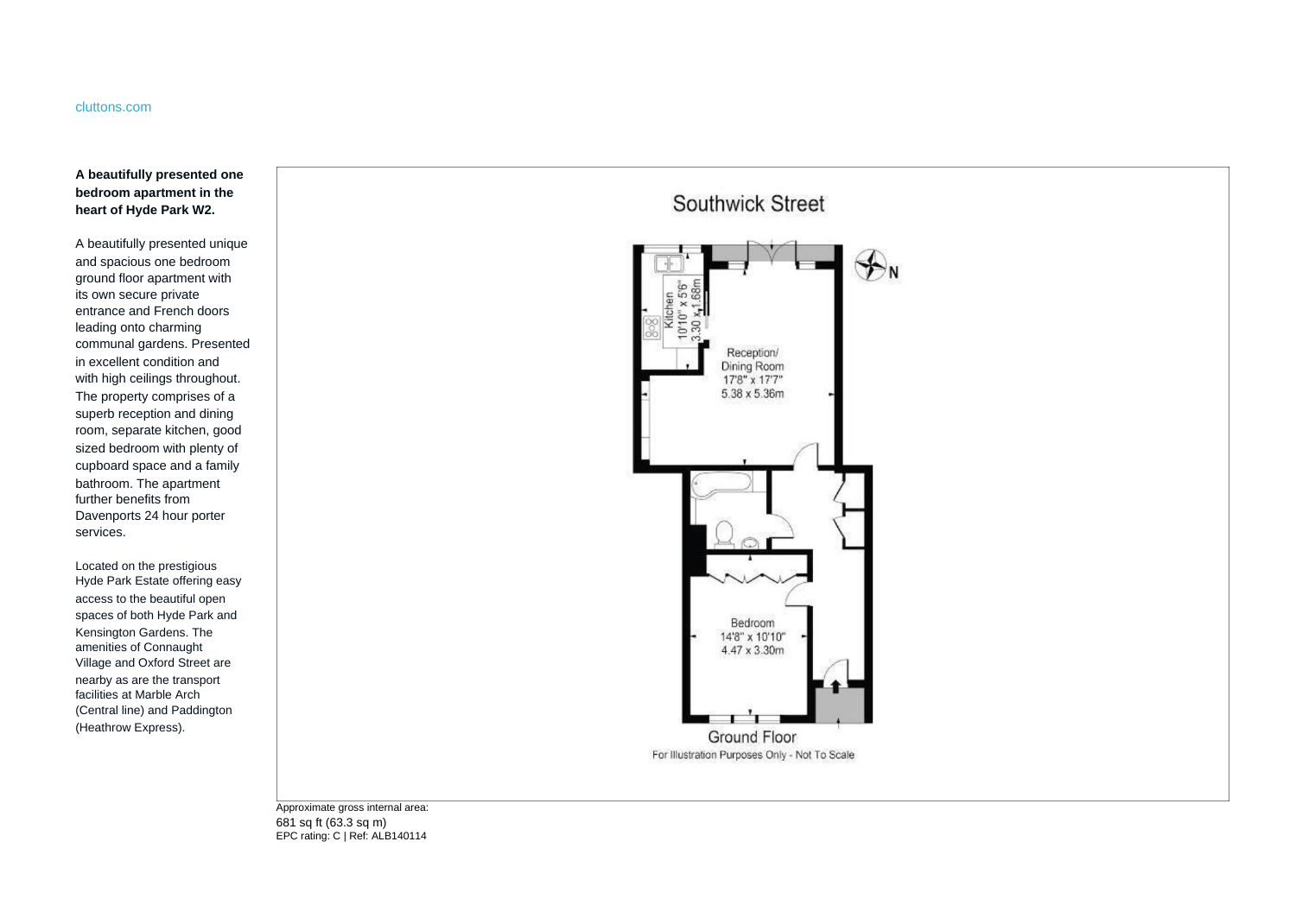